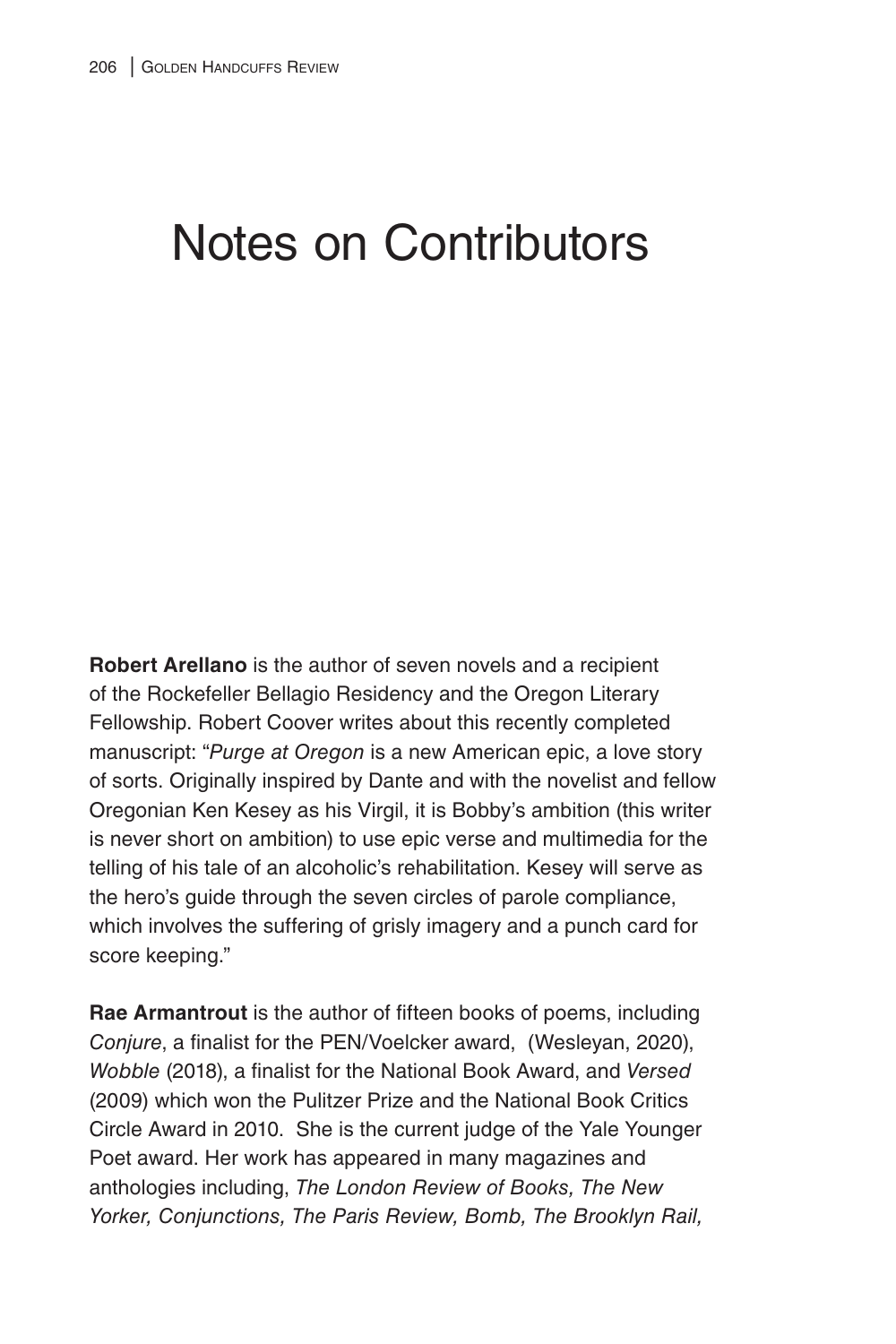*The New York Review of Books, Postmodern American Poetry: a Norton Anthology*, and several editions of *The Best American Poetry*. A new book, *Finalists*, is coming out from Wesleyan in March of 2022. Armantrout is professor emerita at UC San Diego. She currently lives in Everett, WA.

**Andrea Augé** is a photographer, artist, designer, art director (print & film), and activist for peace and justice.

**Tony Baker** comes from the suburbs of London, which he left – or vice versa – more than 40 years ago. He studied literature at Cambridge University and later completed a doctorate in American literature at Durham. Subsequently he worked as a musician and in parallel as an ecologist in the UK's oldest National Park. During the 80s he edited the magazine Figs, concerned with contemporary poetry, and published his own work in books, journals and anthologies. He collaborated extensively with dancers in making performance work that was presented most often in locations not originally intended for the purpose-- prisons, quarries, museums, retirement homes, galleries. In the mid-90s he moved to France where he continues to live in the Loire valley near Angers, working primarily as a musician and increasingly as a translator. Some idea of current activities can be found at https://www.twoscompany.fr.

**Ian Brinton's** most recent publications include a translation of Paul Valéry's *Selected Poems* (Preface by Michael Heller), Muscaliet Press, 2021, *Paris Scenes*, a translation of Baudelaire's 'Tableaux Parisiens', Two Rivers Press, 2021 and *Islands of Voices*, selected poems of Douglas Oliver (Shearsman Books, 2020). He reviews for *The London Magazine, PN Review, Litter, Long Poem Magazine* and *Golden Handcuffs Review*; he co-edits the magazine *SNOW*.

**Ken Edwards'** recent books include the novel *The Grey Area* (Grand Iota, 2020) and his *Collected Poems 1975-2020* (Shearsman Books, 2021). A new novel, *Secret Orbit*, will appear soon, but from where nobody knows yet. Together with Brian Marley he runs Grand Iota. He's still playing bass guitar and sometimes singing with the St Leonards-based band Afrit Nebula.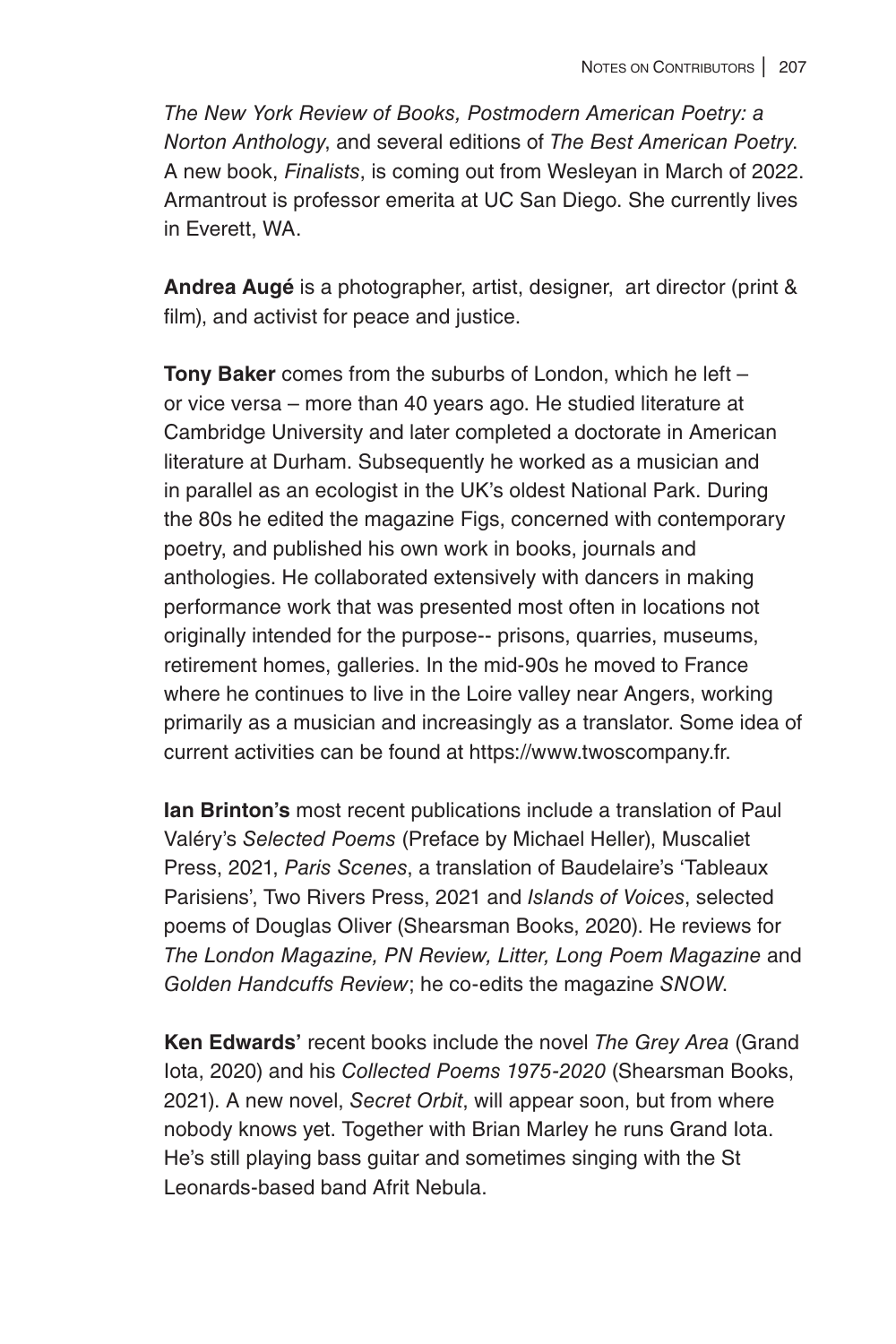**Brian Evenson** is the author of over a dozen books of fiction, most recently *The Glassy Burning Floor of Hell.* His collection *Song for the Unraveling of the World* won the World Fantasy Award and the Shirley Jackson Award and was a finalist for the Ray Bradbury Prize. He has won The International Horror Guild Award, been a finalist for the Edgar Award, and is a recipient of three O. Henry Prizes and a Guggenheim Fellowship. He lives in Los Angeles and teaches at the California Institute of the Arts.

**Norman Fischer** is a poet, essayist, and Zen Buddhist priest. Recent poetry titles include *Nature, There was a clattering as…* and *The Museum of Capitalism.* His *Selected Poems, 1980-2013* is forthcoming from Chax. His latest Buddhist title is *When You Greet Me I Bow: Notes and Reflections from a Life in Zen*. He is a former abbot of San Francisco Zen Center and the founder of the Everyday Zen Foundation (www.everydayzen.org). For books see www.normanfischer.org.

**Gloria Frym** lives in Berkeley. She is the author of fourteen books of poetry and prose. Her most recent book is *How Proust Ruined My Life & Other Essays* (BlazeVOX, 2020). She is professor in the MFA Writing Program and the Writing & Literature Program at California College of the Arts. These proses are from a forthcoming book entitled, *Lies & More Lies*.

**John Gilmore** is an anglophone Quebec writer, translator, and jazz historian. His books include a hybrid novel *The Broken Notebooks* (2018), a poetic novel *Head of a Man* (2011), and *Swinging in Paradise: The Story of Jazz in Montreal.* Other work has appeared in *Tears in the Fence, Asymptote,* and *The Antigonish Review*. He is currently working on an oral history of the birth of free improvised music in Montreal, where he lives.

**Alan Halsey** will soon resume his forty-year collaboration with Five Seasons Press with the publication of *Remarks of Uncertain Consequence.* His previous Five Seasons books include *The Text of Shelley's Death* (1995), *Marginalien* (2005) and *Liives of the Poets* (2009). His *Selected Poems 1988-2016* appeared from Shearsman and his edition of Bill Griffiths' collected poems 1966-1996 in three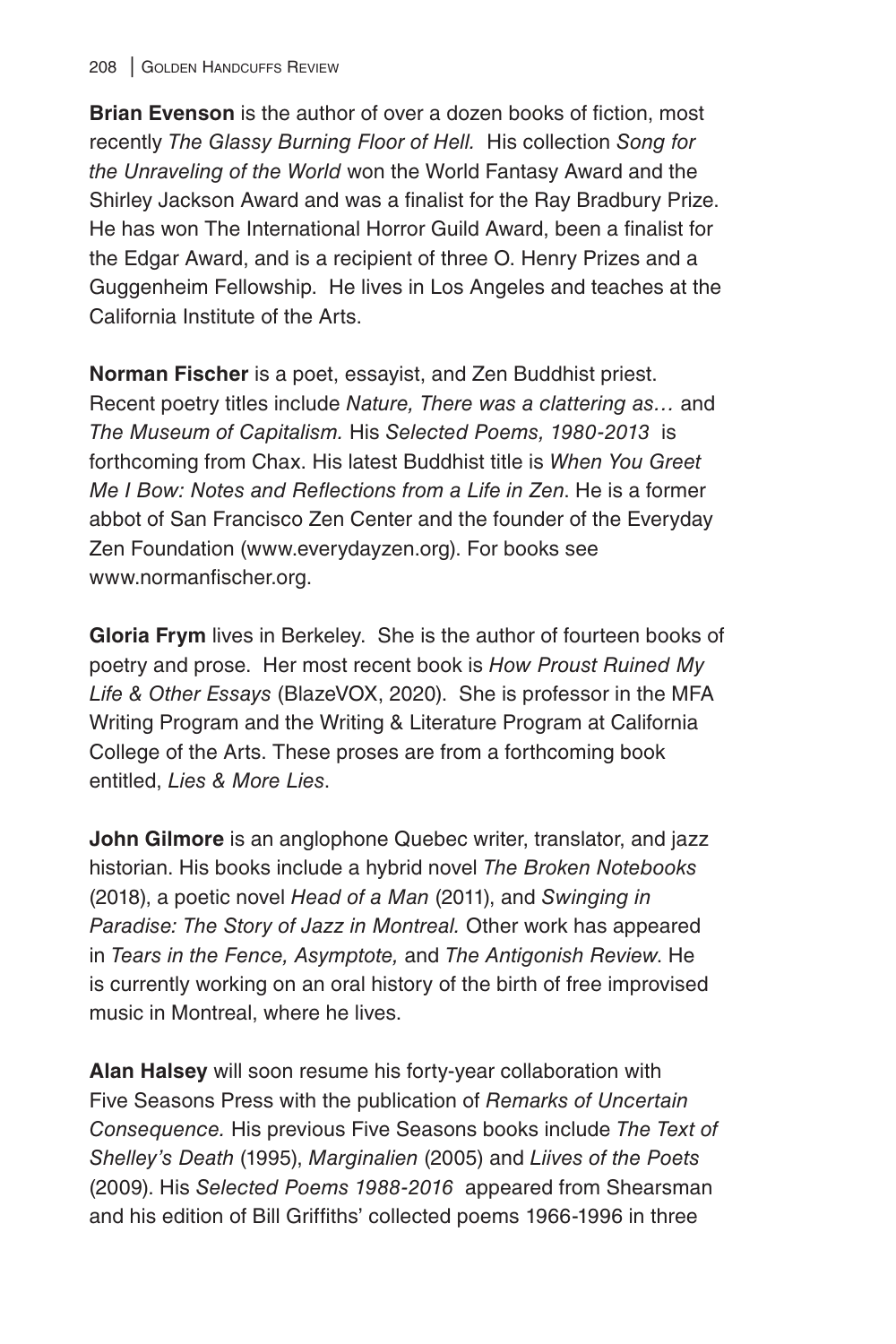volumes from Reality Street Editions. He is an affiliated poet at Sheffield University's Centre for Poetry & Poetics.

**Peter Hughes** lives on the northern margins of Snowdonia where he runs Oystercatcher Press. He also teaches, and has been Judith E. Wilson Visiting Fellow in Poetry at Cambridge University. Shearsman published Peter's *Selected Poems* alongside a volume entitled *'An intuition of the particular': some essays on the poetry of Peter Hughes.* His other poetry publications include distinctive versions of Petrarch, Cavalcanti and Leopardi. His most recent book is *A Berlin Entrainment* (Shearsman).

**Leslie Kaplan** was born in New York in 1943, and brought up in Paris, where she later studied philosophy and history at the Sorbonne. She was active in the May 68 movement, and worked two years in various factories. Her first book, *L'Excès-l'usine*, was published in 1982 and received great acclaim, including by Marguerite Duras and Maurice Blanchot. It has recently been translated by Julie Carr and Jennifer Pap and published by Commune Editions, (*Excess\_ The Factory*). Jennifer Pap has also translated a pamphlet published in 2020 by AK press, *Disorder*, A Political Fable. *L'Excès-l'usine* has been followed by over 20 books, poetry, novels, theater, published by POL. Most recently *L'Aplatissement de la Terre*, a collection of stories, includes *Le Monde et son contraire* (on Kafka) which is being put on now in the theatre. LK received the Prix Wepler in 2012 for her novel *Millefeuille*, and the Prix de la Société des Gens de Lettres (SDGL, founded by…Balzac) pour L'ensemble de son Oeuvre in 2017.

**Hank Lazer's** most recent book of poems is *field recordings of mind in morning* (BlazeVOX), which includes 15 tracks of musical improvisations with composer and banjo player Holland Hopson. Lazer has published thirty-one prior books of poetry. See hanklazer.com.

**John Muckle** lives in London and has worked as a teacher. In the eighties he was an editor of Paladin Poetry and *The New British Poetry 1968-88* (with Allnutt, D'Aguiar, Edwards and Mottram). His most recent books are *Mirrorball* (poems) and *Late Driver* (stories), both from Shearsman.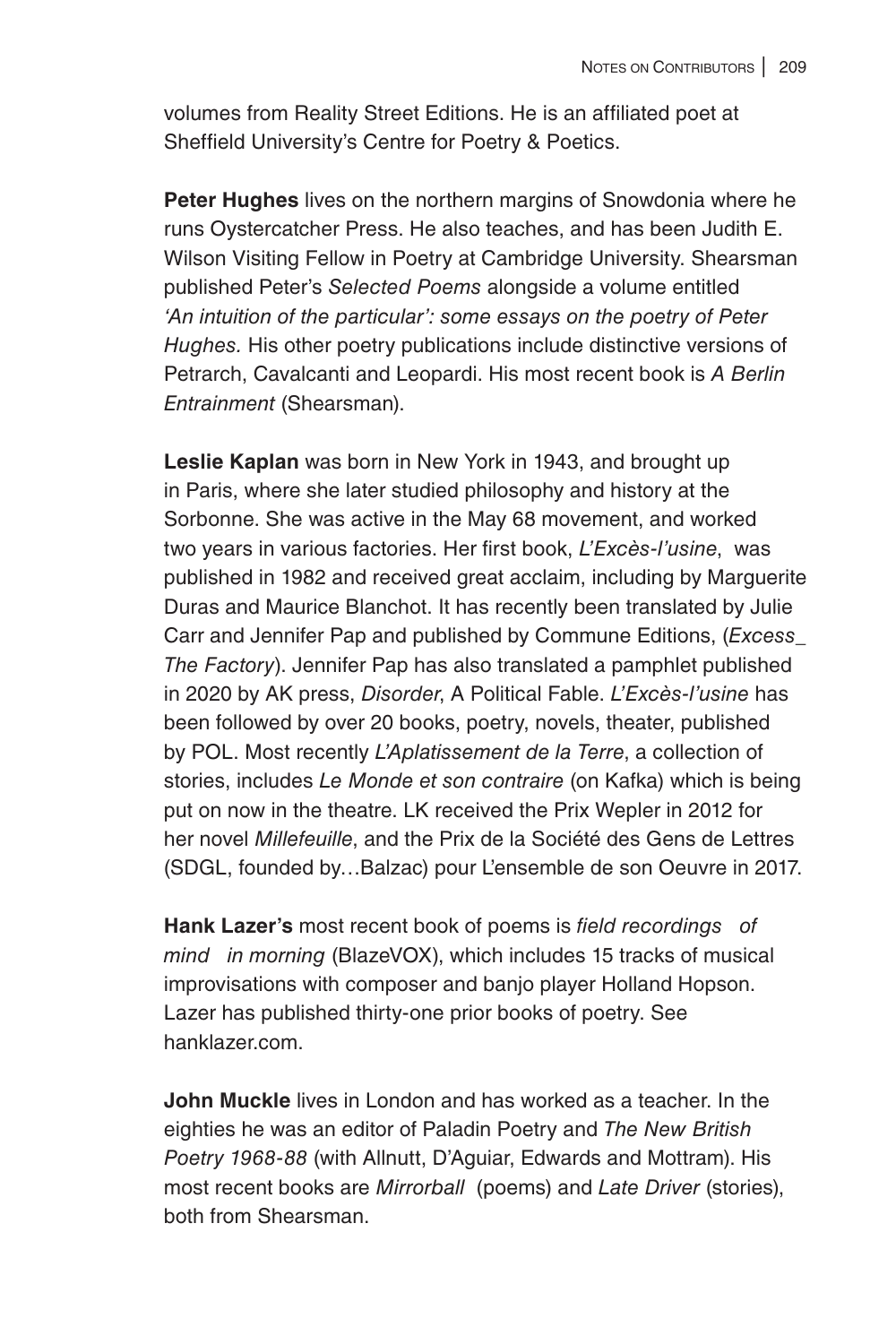## 210 | GOLDEN HANDCUFFS REVIEW

**Alice Notley** has published over forty books of poetry, most recently *For the Ride* (Penguin Books) and *Eurynome's Sandals* (PURH). Notley has received many awards including the Academy of American Poets' Lenore Marshall Prize, the Poetry Society of America's Shelley Award, the Griffin International Prize, two NEA Grants, the *Los Angeles Times* Book Award for Poetry, and the Ruth Lilly Poetry Prize, a lifetime achievement award. She is also a visual artist and collagist, and a book of her poem/drawings, *Runes and Chords*, is forthcoming from Archway Editions. Since 1992 Notley has lived and worked in Paris France.

**Jerome Rothenberg** is an internationally celebrated poet, translator, anthologist, and performer with over ninety books of his own poetry and twelve large assemblages of traditional and avant-garde poetry such as *Technicians of the Sacred* and *Poems for the Millennium*; and he is currently assembling a transnational anthology of North and South American poetry "from origins to present," scheduled for publication by the University of California Press.

**Sadie Rothenberg** is a costume designer and visual artist currently based in San Diego, California. A selection of full-color illustrations for *The Shadow of a Mad King* was recently published hors commerce by a resuscitated Hawk's Well Press, and a full series with thirty poems by Jerome Rothenberg is now in progress.

**Susan M. Schultz** is author of many books of poetic prose, including most recently *I Want to Write an Honest Sentence* from Talisman; forthcoming are *Meditations: December 2019 - December 2020* from the same press. Her work focuses on memory and forgetting (two volumes of *Dementia Blog* centered on the latter). She lives in Hawai`i.

**Alan Singer** is the author of six novels, most recently *Play, A Novel*  from GrandIota. He has also written five books on aesthetics and the visual arts. He is Professor Emeritus of English and Creative Writing at Temple University in Philadelphia.

**Scott Thurston** is a poet, dancer and educator. He has published sixteen books and chapbooks of poetry, most recently *Phrases*